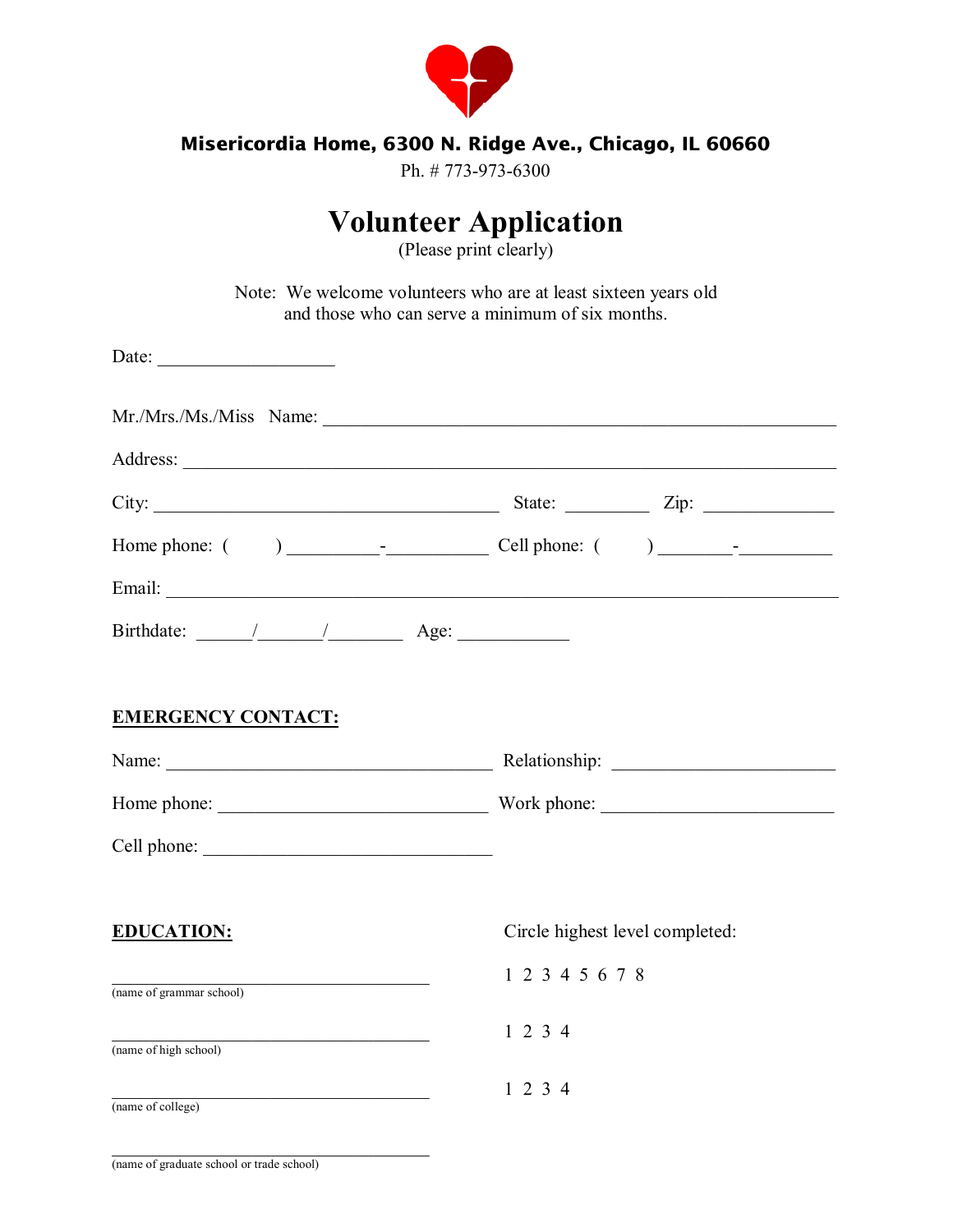| Are you currently a student? If "yes", do you need to complete volunteer hours for a school requirement? If so, how many hours must you complete and by what date?                      |                                                                                   |                |
|-----------------------------------------------------------------------------------------------------------------------------------------------------------------------------------------|-----------------------------------------------------------------------------------|----------------|
| <b>EMPLOYMENT:</b>                                                                                                                                                                      |                                                                                   |                |
| Job Title:                                                                                                                                                                              |                                                                                   |                |
|                                                                                                                                                                                         |                                                                                   |                |
|                                                                                                                                                                                         |                                                                                   |                |
|                                                                                                                                                                                         |                                                                                   |                |
|                                                                                                                                                                                         |                                                                                   |                |
| <b>BACKGROUND:</b><br>Have you ever been convicted of a violation other than a minor traffic ticket? Yes                                                                                | ,我们也不能在这里的人,我们也不能在这里的人,我们也不能在这里的人,我们也不能在这里的人,我们也不能在这里的人,我们也不能在这里的人,我们也不能在这里的人,我们也 | N <sub>0</sub> |
| Do you need to complete community service hours in order to fulfill your sentence for the courts?<br>$Yes \t\t No \t\t No$<br>If so, how many hours must you complete and by what date? |                                                                                   |                |
| <b>HEALTH:</b> Do you have any health problems or physical limitations? Yes                                                                                                             |                                                                                   | N <sub>0</sub> |
| <b>GETTING TO KNOW YOU:</b><br>How did you hear about Misericordia Home or what brought you here?                                                                                       |                                                                                   |                |

 $\mathcal{L}_\mathcal{L} = \{ \mathcal{L}_\mathcal{L} = \{ \mathcal{L}_\mathcal{L} = \{ \mathcal{L}_\mathcal{L} = \{ \mathcal{L}_\mathcal{L} = \{ \mathcal{L}_\mathcal{L} = \{ \mathcal{L}_\mathcal{L} = \{ \mathcal{L}_\mathcal{L} = \{ \mathcal{L}_\mathcal{L} = \{ \mathcal{L}_\mathcal{L} = \{ \mathcal{L}_\mathcal{L} = \{ \mathcal{L}_\mathcal{L} = \{ \mathcal{L}_\mathcal{L} = \{ \mathcal{L}_\mathcal{L} = \{ \mathcal{L}_\mathcal{$ 

 $\mathcal{L}_\mathcal{L} = \{ \mathcal{L}_\mathcal{L} = \{ \mathcal{L}_\mathcal{L} = \{ \mathcal{L}_\mathcal{L} = \{ \mathcal{L}_\mathcal{L} = \{ \mathcal{L}_\mathcal{L} = \{ \mathcal{L}_\mathcal{L} = \{ \mathcal{L}_\mathcal{L} = \{ \mathcal{L}_\mathcal{L} = \{ \mathcal{L}_\mathcal{L} = \{ \mathcal{L}_\mathcal{L} = \{ \mathcal{L}_\mathcal{L} = \{ \mathcal{L}_\mathcal{L} = \{ \mathcal{L}_\mathcal{L} = \{ \mathcal{L}_\mathcal{$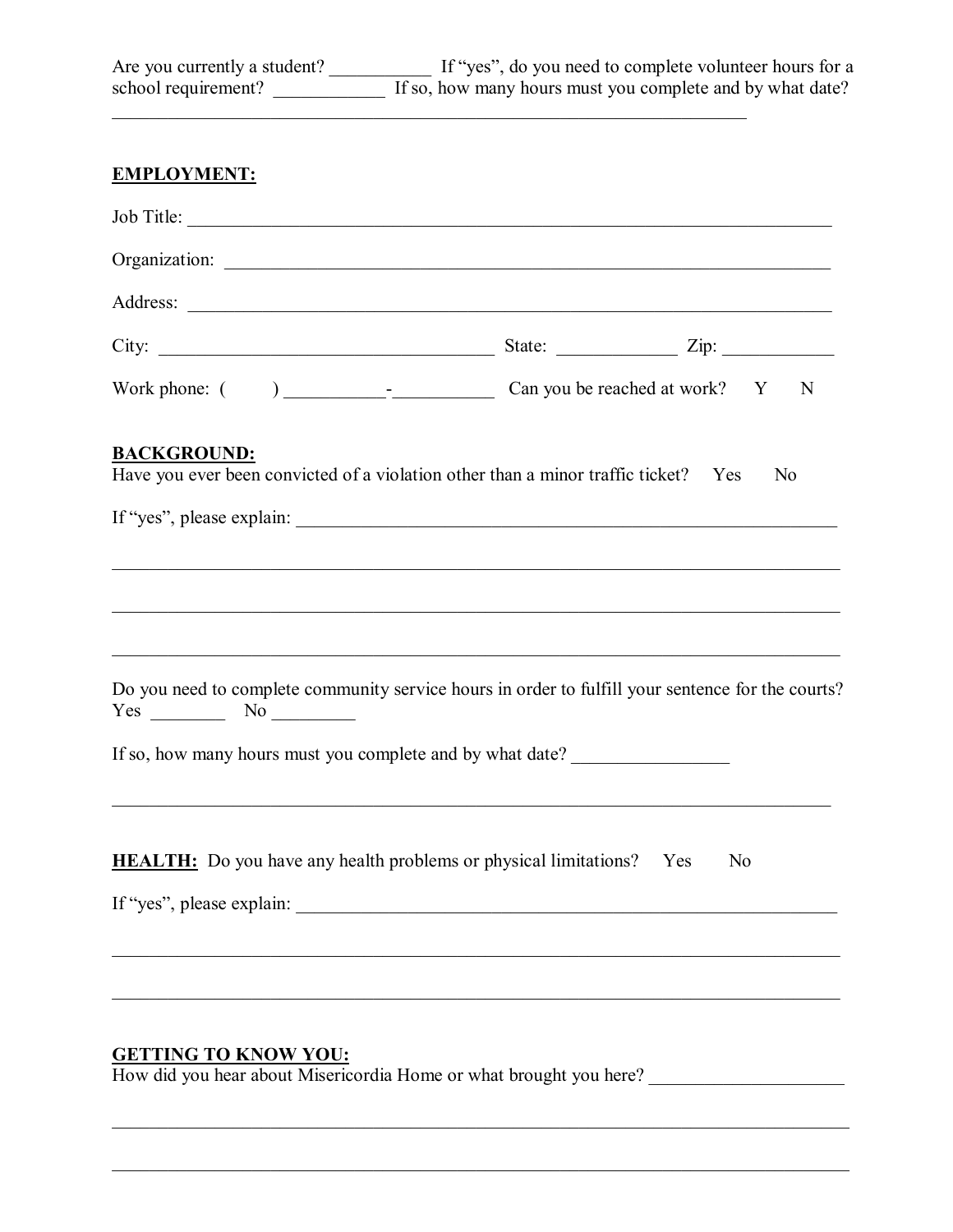| Do you know sign language? Yes<br>N <sub>0</sub>                         |                                        |  |  |  |  |  |
|--------------------------------------------------------------------------|----------------------------------------|--|--|--|--|--|
| Have you had any prior experience working with people with disabilities? | Yes<br>N <sub>0</sub>                  |  |  |  |  |  |
|                                                                          |                                        |  |  |  |  |  |
|                                                                          |                                        |  |  |  |  |  |
|                                                                          |                                        |  |  |  |  |  |
| What type of volunteer work do you prefer? (check all that apply)        |                                        |  |  |  |  |  |
| Office / Clerical                                                        | Bakery                                 |  |  |  |  |  |
| Computers / Data Entry                                                   | Kitchen / Food Prep                    |  |  |  |  |  |
| Direct interaction with residents.                                       | Arts & Crafts                          |  |  |  |  |  |
| Becoming a "foster friend" to a resident.                                | Assist staff in the residential areas. |  |  |  |  |  |
| Ministry / Retreats / Religion                                           | Restaurant / Brunch Waitstaff          |  |  |  |  |  |
| Swimming / Fitness                                                       | Sports & Special Olympics              |  |  |  |  |  |
| Other:                                                                   |                                        |  |  |  |  |  |

**AVAILABILITY:** Please indicate the day(s) and time(s) that you would like to serve.

| Monday:    | am / pm | to | am / pm |
|------------|---------|----|---------|
| Tuesday:   | am / pm | to | am / pm |
| Wednesday: | am / pm | to | am / pm |
| Thursday:  | am / pm | to | am / pm |
| Friday:    | am / pm | to | am / pm |
| Saturday:  | am / pm | to | am / pm |
| Sunday:    | am / pm | to | am / pm |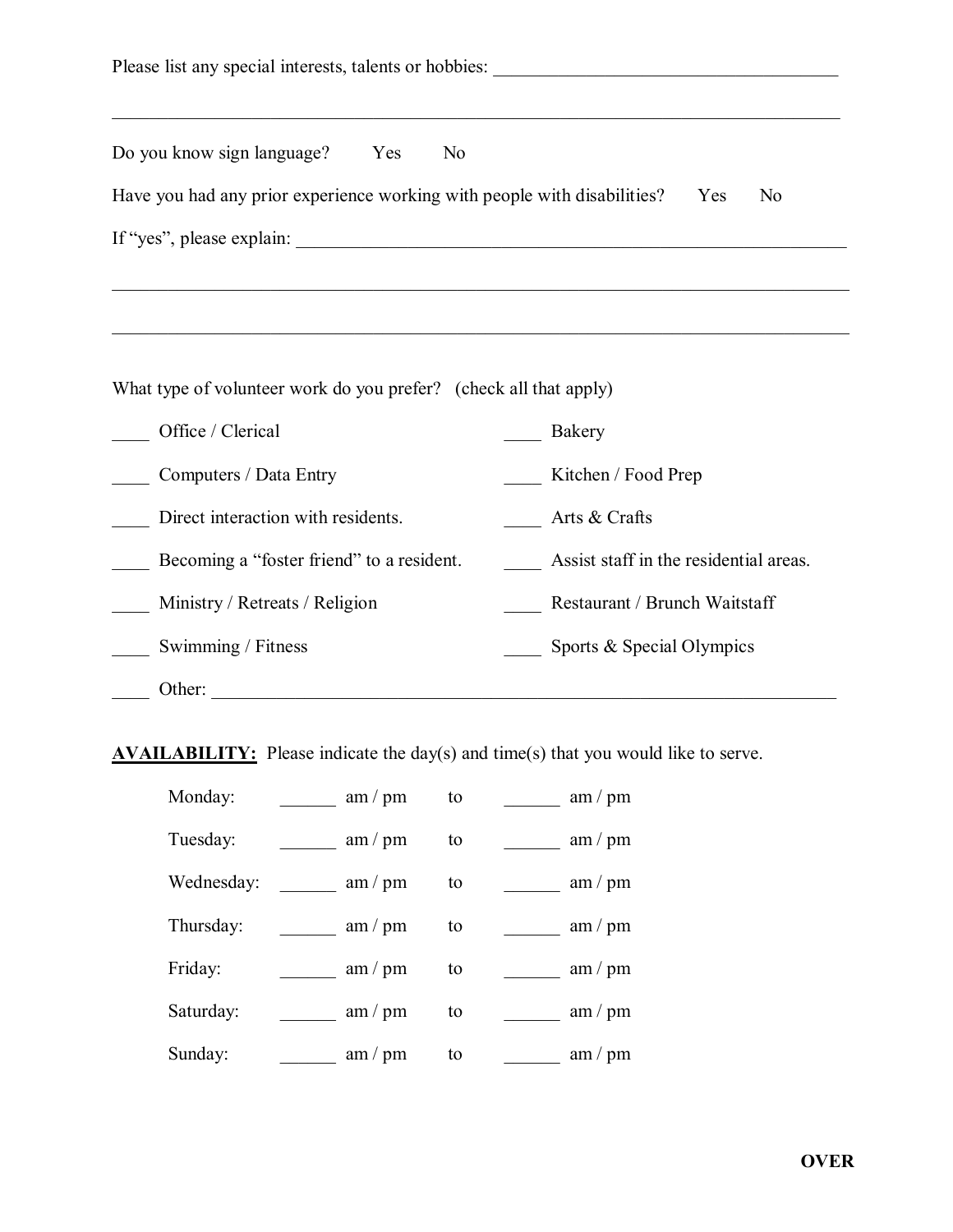### **ADDITIONAL INFORMATION:**

Do you have a family member with intellectual or developmental disabilities? Yes No

If so, would you be looking at Misericordia for possible placement for that individual either now or anytime in the future? Yes No

If so, have you begun or submitted an application for possible placement? Yes No

And finally, if so, what is the individuals first and last name that would be applying for placement?

If you should have any questions, please contact the Volunteer Office at 773-973-6300.